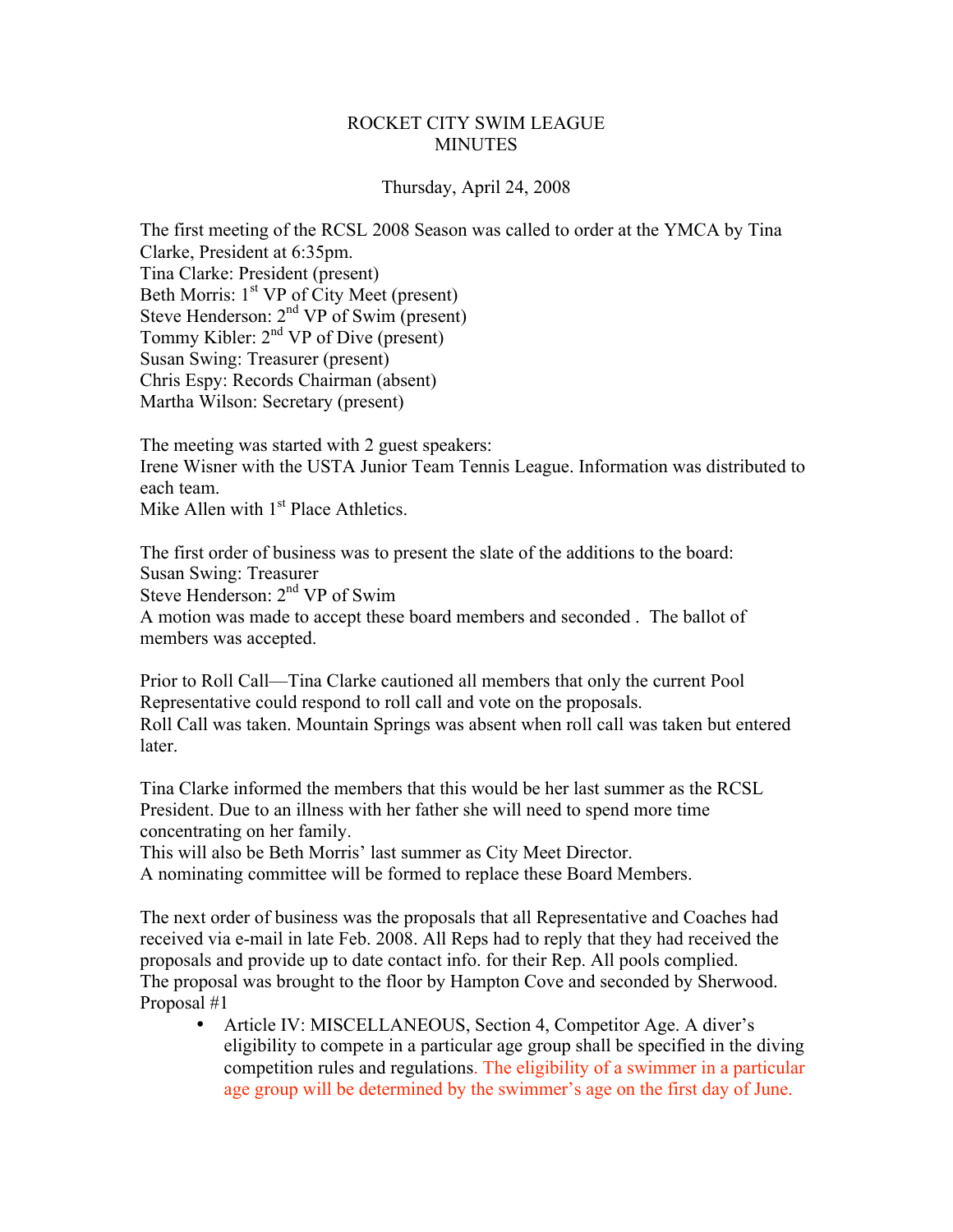There will be no change in age group which would cause a swimmer to move up to another age group during the season which culminates with the City Championship Meet.

Discussion followed.

A motion for a vote was moved by Steve Henderson, 2nd VP of Swim and seconded by Lily Flagg.

The vote was as follows:

| Blossomwood:            | no  |
|-------------------------|-----|
| <b>Byrd Springs:</b>    | yes |
| Camelot:                | no  |
| Chapman:                | no  |
| Greenwyche:             | yes |
| <b>Hampton Cove:</b>    | yes |
| Jones Valley:           | no  |
| Lily Flagg              | yes |
| Monte Sano              | no  |
| <b>Mountain Springs</b> | yes |
| Piedmont                | yes |
| Sharon Johnston         | yes |
| Sherwood                | yes |
| <b>VHCC</b>             | yes |
| Whitesburg              | yes |
| <b>YMCA</b>             | yes |

This is a result of 11 for the proposal and 5 against. This is 2/3 majority of the Reps. present and the motion would have carried.

It was explained that now we would vote on Proposal #2. If proposal #2 passed it would override these results.

\* Proposal #2

Section 4. Competitor Age A: diver's eligibility to compete in a particular age group shall be specified in the diving competition rules and regulations. The eligibility of a swimmer in a particular age group will be determined by his date of birth. A swimmer will be placed in the appropriate age group on the anniversary of his date of birth. In instances such as the City Championship Meet when competition extends over two or more days, a swimmer's age shall be fixed by his age on the day the meet begins.

Proposal #2 was brought to the floor by Monte Sano and seconded by Sherwood. During the discussion of this proposal it was discovered that some of the individuals who responded to roll call and voted on the first proposal were NOT the Authorized Rep for their pool. Some Reps had not arrived during roll call or the vote, so the coaches voted when their pool was called. Some of these votes were not how the pool wanted to vote while other votes were simply not authorized votes.

At this point it was decided to go ahead with a vote on proposal #2—since if it passed the results would over ride the previous vote.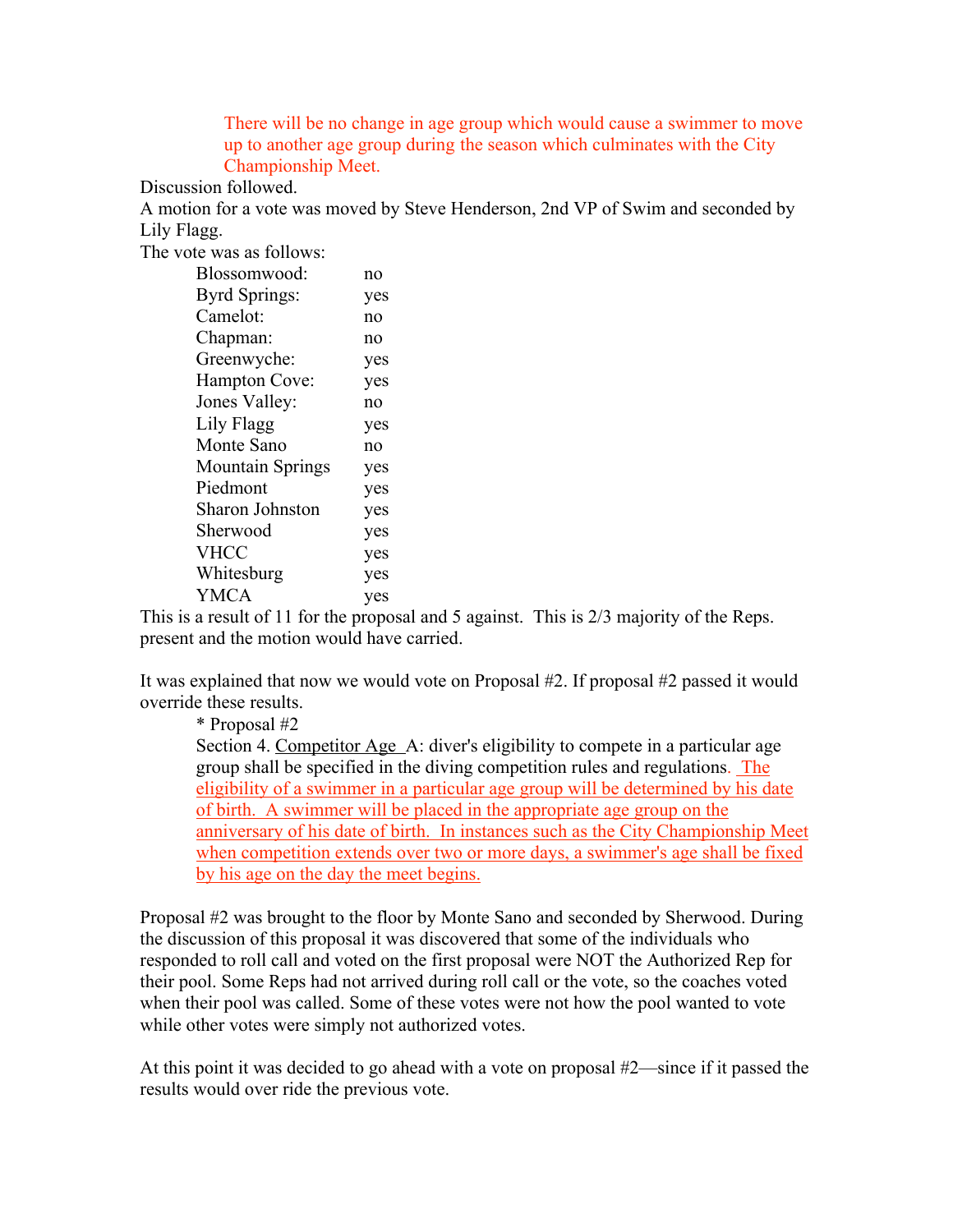A motion was made for a vote and seconded. The vote was as follows:

| Blossomwood:            | yes |
|-------------------------|-----|
| Byrd Springs:           |     |
| Camelot:                | yes |
| Chapman:                | yes |
| Greenwyche              | no  |
| <b>Hampton Cove</b>     | no  |
| <b>Jones Valley</b>     | yes |
| Lily Flagg              |     |
| Monte Sano              | yes |
| <b>Mountain Springs</b> | yes |
| Piedmont                | no  |
| Sharon Johnston         | no  |
| Sherwood                | yes |
| <b>VHCC</b>             | no  |
| Whitesburg              | yes |
| <b>YMCA</b>             |     |

The results were 8 for the proposal and 5 against. 2/3 majority would have required 9 votes for the proposal. Therefore, Proposal #2 did not pass.

At this point, James Bell of Piedmont made a Motion to Reconsider proposal #1. According to Roberts Rules of Order, since he was on the prevailing side of that vote he has the authority to call for a reconsideration. The motion was seconded. The results of the vote are as follows:

| Blossomwood             | no  |
|-------------------------|-----|
| <b>Byrd Springs</b>     |     |
| Camelot                 | no  |
| Chapman                 | no  |
| Greenwyche              | yes |
| <b>Hampton Cove</b>     | yes |
| <b>Jones Valley</b>     | no  |
| Lily Flagg              | no  |
| Monte Sano              | no  |
| <b>Mountain Springs</b> | no  |
| Piedmont                | no  |
| <b>Sharon Johnston</b>  | yes |
| Sherwood                | yes |
| <b>VHCC</b>             | no  |
| Whitesburg              | no  |
| YMCA                    |     |

The results were 4 for the proposal and 10 against. Therefore, Proposal #1 did not pass. At this point, neither proposal carried and the Article remains the same as prior to the meeting:

Article IV: MISCELLANEOUS, Section 4, Competitor Age. A diver's eligibility to compete in a particular age group shall be specified in the diving competition rules and regulations. The eligibility of a swimmer in a particular age group will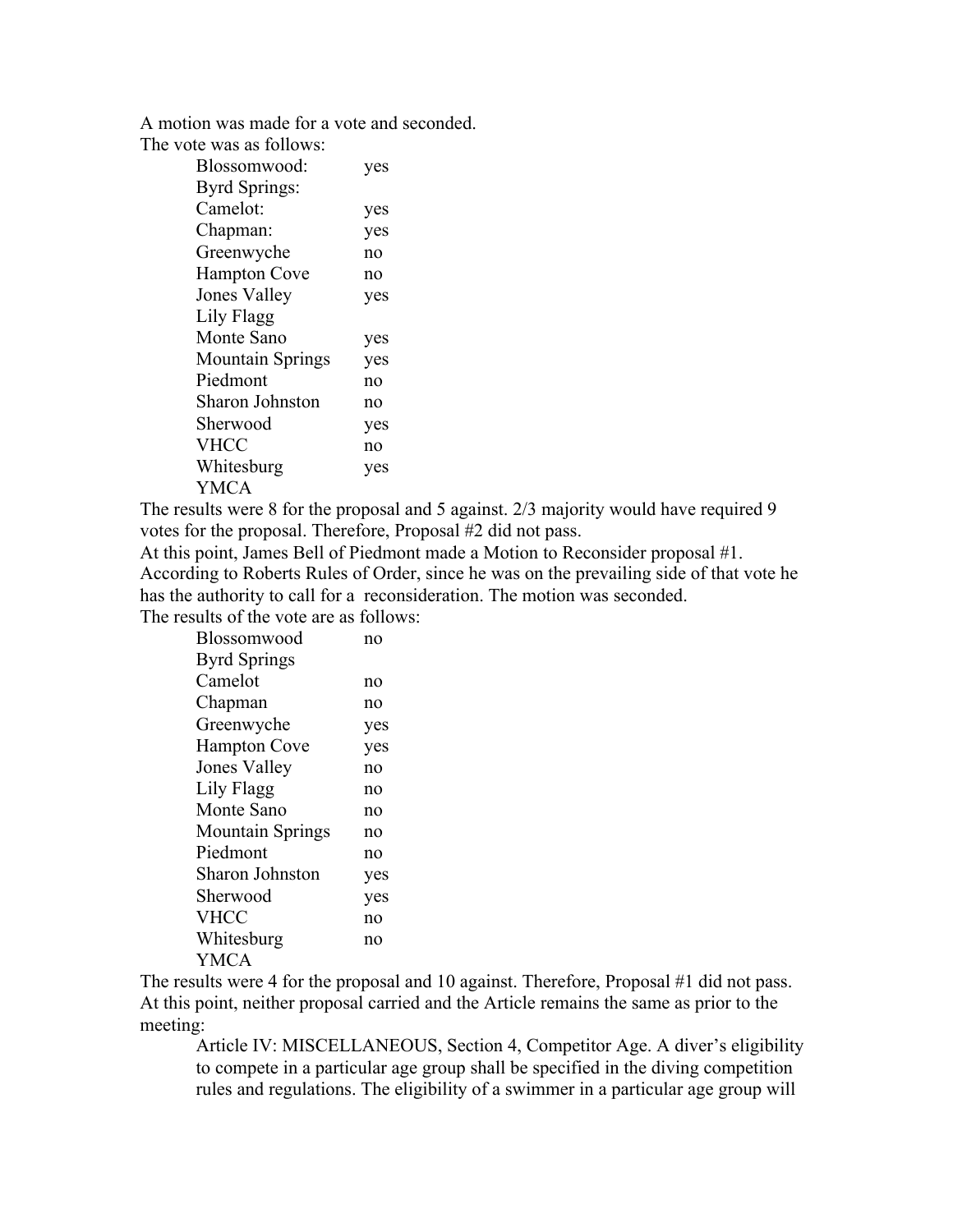be determined by the date of birth. A swimmer will be placed in the appropriate age group on the anniversary of his date of birth. For the City Championship Meet, the swimmer will compete as the age they were on the date of the last regular scheduled league dual meet of that season even if the swimmer did not compete in that meet or the swimmer's team was not in the last regular scheduled meet of that season.

The following topics were discussed:

Tina Clarke

Please note that the last meet of the season will be  $July1$ . This is a TUESDAY. This will mean that City Meet Entries are due to Jones Valley Pool on Thursday, July 3. The meet was moved to Tuesday so that entries would not be due on the 4<sup>th</sup> of July. Steve Henderson, 2<sup>nd</sup> VP of Swim

Official testing will now be offered online. As of April 29, you can e-mail Steve to obtain a password to take the on-line test. Results will be reported to Steve and yourself immediately. Eliminating the delay of grading and reporting test scores. Steve handed out a packet with all of the necessary information. All tests must be completed and scored online by June 1, 2008.

Official Video Training will be offered as follows:

Saturday, May 17---9am-noon at the YMCA

Thursday, May 22—5:30-6:30 at the YMCA (prior to the RCSL meeting) Deck Training will be offered as follows:

Wednesday, May 28: during time trials at Chapman. Time-TBD Saturday, May 31: during time trials at Piedmont. Time-TBD

Sunday, June 1: during time trials at Whitesburg. Time-TBD

Please see Steve's packet for all other information.

## Beth Morris: 2nd VP of City Meet

This year there will be pool assigned to monitor and oversee the putting up of team signs at block training. This year it will be Blossomwood. These Deck Marshals are in charge of where signs can go and your coaches best listen to them!

## Tents:

This year the RCSL will rent large tents to go across the back and the side of the Nat. This eliminates the need for pools to rent their own tents. Each pool will only need to rent the number of fans they need. The cost of this tent will be split amongst the pools. All teams will remain where they have been in the past. The cost of the tent along the left side of the Nat. will be \$335 per pool. The cost per pool along the backside of the Nat. will be \$240. The left side of the pool can accommodate a deeper tent --giving these pools more space. If you wish to move your location, this must be discussed with Beth Morris.

The silent generator will also be rented by RCSL and this cost will not be passed onto the pools. The RCSL budget will absorb this cost.

Heat Sheet Ads